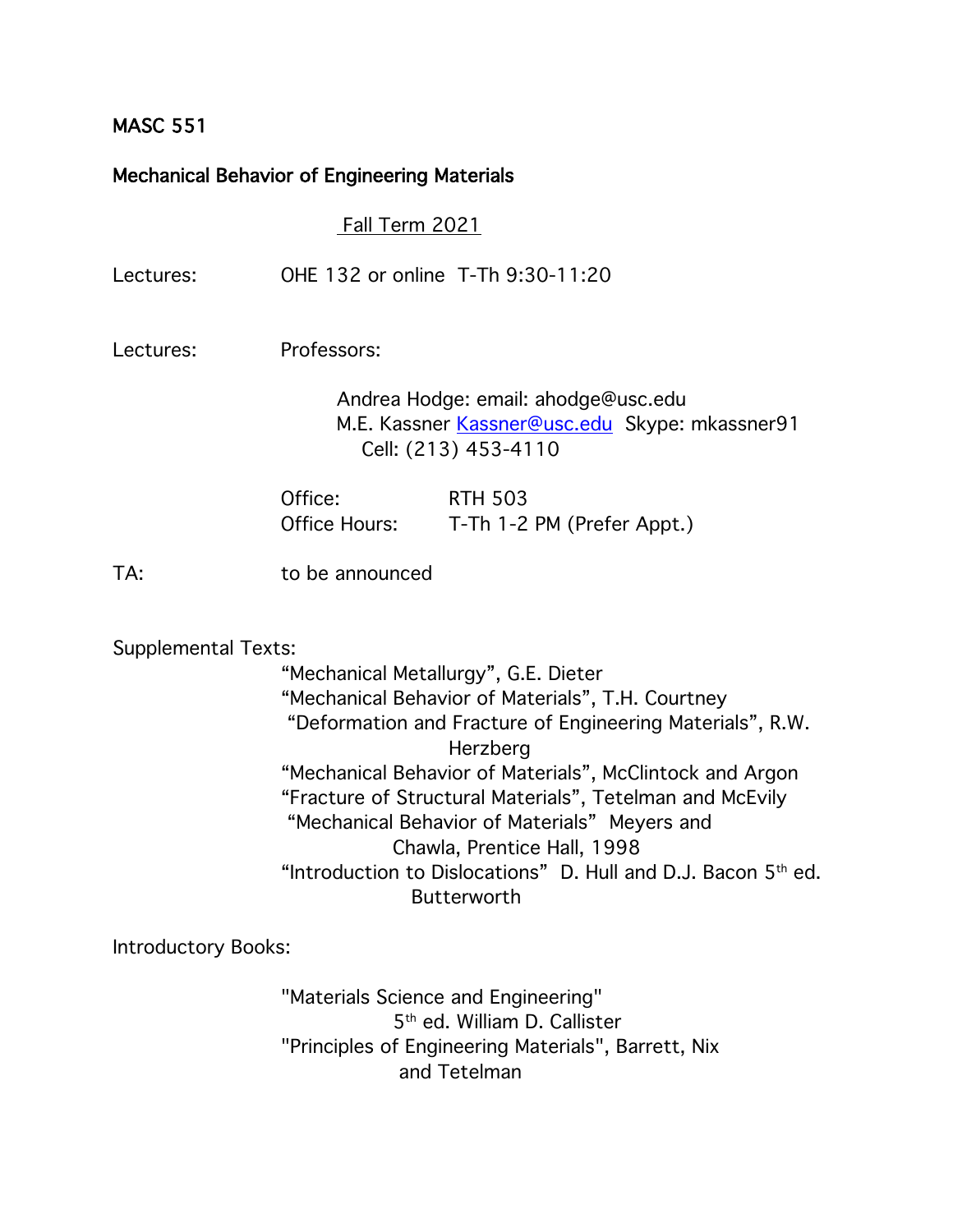#### Objectives:

This course focuses on the mechanical properties of materials. The lectures will emphasize stress and strain relationships how the macroscopic mechanical behavior is related to the structure and microstructure of the material. This course will discuss elementary dislocation theory and relate this to basic strengthening mechanisms. Physical and chemical mechanisms that alter the mechanical properties will be discussed. Crystalline metals and ceramics will be emphasized but polymers and non-crystalline materials will be discussed as well. Fatigue and fracture will also be discussed in terms of fundamental mechanisms.

#### Grading:

| Mid-terms (3) | 60% |
|---------------|-----|
| Final Exam    | 40% |

### MASC 551 MECHANICAL PROPERTIES OF ENGINEERING MATERIALS

| WEEK           | DATE         | <b>LECTURE TOPICS</b>                                                 |
|----------------|--------------|-----------------------------------------------------------------------|
| 1              | 8/24<br>8/26 | Introduction<br>Elasticity I                                          |
| $\overline{2}$ | 8/31<br>9/2  | <b>Elasticity II</b><br><b>Elasticity III</b>                         |
| 3<br>9/9       | 9/7          | <b>Basic Plasticity</b><br><b>True Stress and Strain</b>              |
| 4              | 9/14<br>9/16 | Work Hardening<br>Midterm #1                                          |
| 5              | 9/21<br>9/23 | Dislocations Intro.<br>Dislocations: Schmid's Law                     |
| 6              | 9/28<br>9/30 | Dislocations: Theoret. Shear Strength<br>Dislocations: Burgers Vector |
| 7              | 10/5<br>10/7 | Dislocations: Stress fields<br><b>Dislocation: Dynamics</b>           |
|                |              |                                                                       |